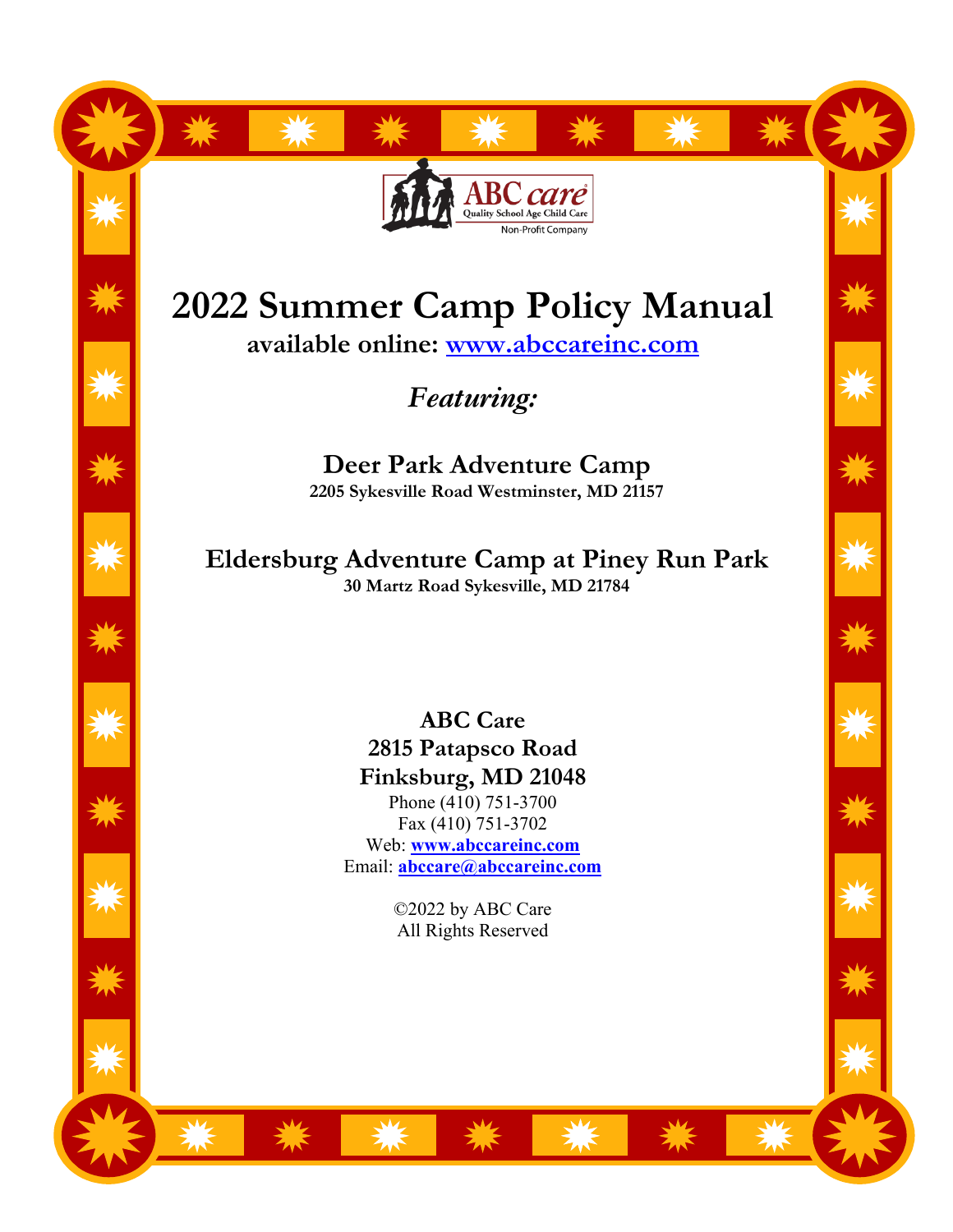#### **SUMMER CAMP POLICIES**

#### **CAMP DATES & MONTHLY CALENDARS**

Monthly camp calendars are available online at **www.abccareinc.com** . This will include any day that ABC Care is closed.The monthly calendar will also include theme weeks outlining planned activities. Please post this at home for quick reference and reminders.

#### **STAFF TRAINING**

ABC Care staff are selected for demonstrating leadership, enthusiasm, compassion and a respect for children and their families. 90% of ABC Care summer camp staff work for ABC Care year-round. The remaining staff are public and private school teachers who return to ABC care each summer. All staff have had both a state and federal criminal background check. Staff complete between 10 and 24 hours of Core of Knowledge training throughout the school year. ABC Care staff receive training specific to summer camp prior to the start of camp. This includes First Aid/CPR, water safety (for swimming & all types of boating) and health & wellness training. In addition, ABC Care staff complete 6-10 hours of training on supervision of children, field trip safety, emergency preparedness and developing a safe and FUN atmosphere for each camp day.

#### **REGISTRATION REQUIREMENTS**

**All registration forms must be completed prior to the start of camp.**

**Online registration is available on our website www.abccareinc.com** 

#### **MEDICATION AUTHORIZATION FORM**

The medication authorization form must be completed in full by the parent and doctor if medication is needed during summer camp hours. **This form must be completed and returned to ABC Care within two weeks prior to your first day of camp.**

 $\bullet$  If your child has any medical conditions (i.e. allergies) that would inhibit him/her in participating in our outdoor activities, please contact the Camp Director at your camp on the first day of camp.

#### **HEALTH**

If a child becomes ill at the camp, and we must contact you, your child must be picked up in one hour's time. Your child can not return until fever free without medication for 24 hours.

#### **SUMMER CAMP SHIRTS**

ABC Summer Camps require that all campers wear an ABC Care Summer Camp T-shirt on **nonswim** field trip days. Shirts will be distributed the first week your child attends camp. Additional shirts may be purchased for a fee. Call the main office for more information.

#### **AM/ PM SNACK AND LUNCHES**

ABC Care will provide an AM and PM snack. Children will need to bring their own lunch in an insulated lunch tote and refillable water bottle each day. No refrigeration is available for lunches. Sodas are not allowed at summer camp.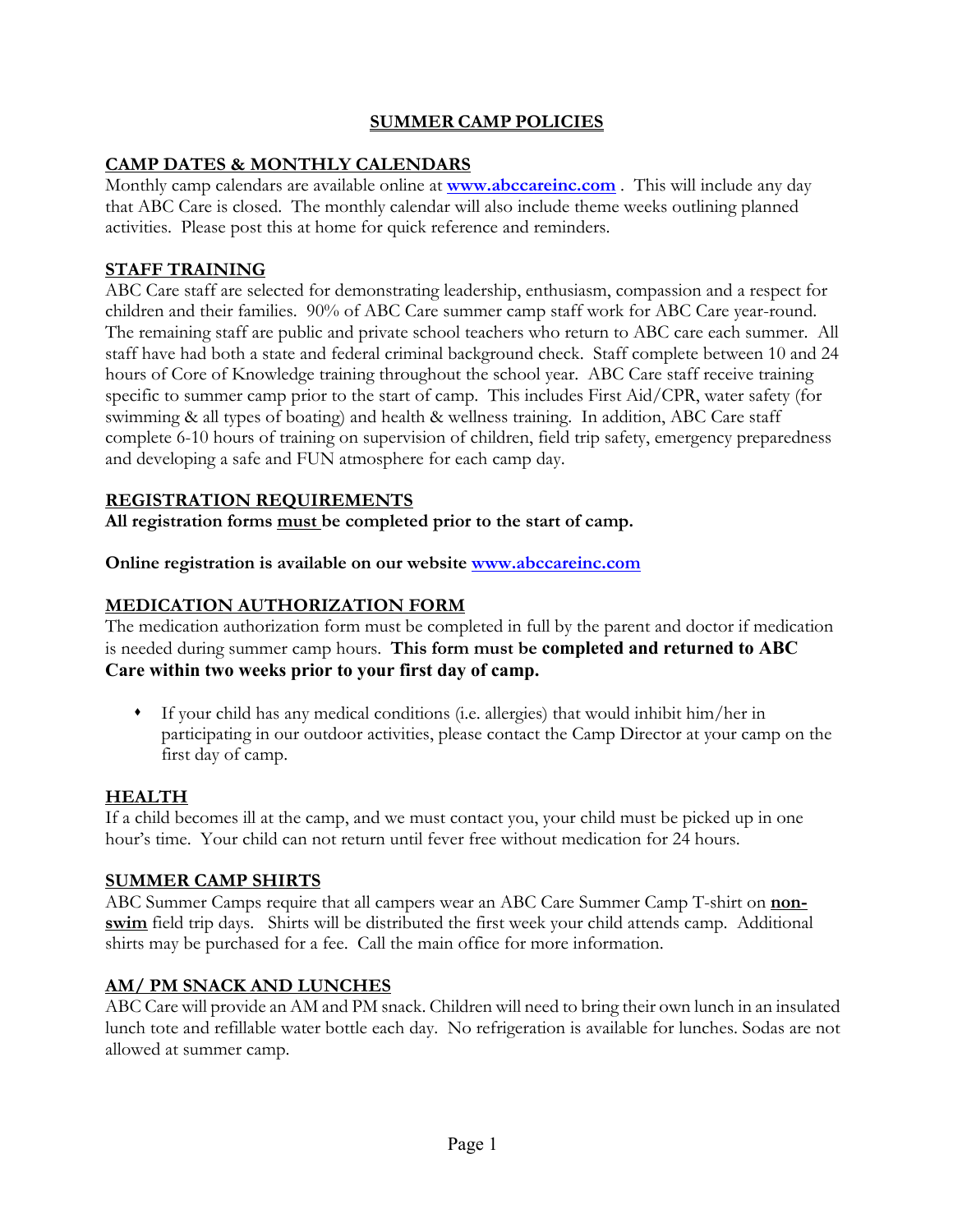Each Friday we will offer a Pizza Lunch Bunch which includes a piece of pizza, chips, dessert and a drink. If choosing the pizza Lunch Bunch, payment should be made in cash on Wednesday of each week.

#### **SIGN IN/OUT PROCEDURES**

All parents/guardians are required to sign their child "IN" and "OUT" daily. All children must be brought to camp by an adult and signed in with a staff person. At pick-up time, no child can enter a vehicle without being signed out and accompanied by an authorized adult. If you wish to have your child picked-up by someone other than those listed on your Emergency Form, you must notify us in writing on or before that day.

Late fees: Parents/guardians arriving after closing time will be charged a fee of \$1.00 for every one minute late. This fee will be paid immediately to the staff member who remained with the child. This fee compensates the individual personally for his/her personal time. Please do not pay this fee to ABC Care.

# **TUITION FEES**

**Tuition Responsibilities:** Security deposits are required with all types of registration (unless registering less than 2 weeks prior to start of camp week; then registration, tuition and walk-in fee are due at time of registration.) Tuition is due on Monday, two weeks prior to the start of the camp week for regular prices – NO EXCEPTIONS.

All camp payments must be made by credit card through the Jumbula App. Credit card fee of 2.85% will be applied. No cash payments please. **Please print the child/ren's first and last name and the name of the camp on the memo line of the check.**

**Changes:** All requests for changes to registrations must be done in writing and on a Summer Change Request Form. Families may change/add weeks with no fee until May 13th. Requests must be submitted 2 weeks prior to start of camp week to the ABC Care main office. After May 13<sup>th</sup>, a \$30 change fee (per family) will be assessed if ABC Care is able to accommodate the change. Camp changes made during the week of camper attendance will be assessed a \$50 change fee (per family). If ABC Care is unable to accommodate the change, no refund will be issued or credited to your account for deductions, changes of weeks or absenteeism - NO EXCEPTIONS.

**Regular Prices**: Registration fees are collected at the time of registration. Each family is assessed one registration fee per camp season. Security deposits are required with all types of registration (unless registering less than 2 weeks prior to start of camp week; then registration, tuition and walk-in fee are due at time of registration.) Security deposits and registration fees are non-refundable. For all weeks of camp, the payment **due date is on Monday, two weeks prior to the start of the camp week.** Payments must be received by ABC Care by the due date or a walk-in price will be charged. (The walk in price is **an additional fee of \$40 per week when registering less than two (2) weeks prior to start of camp; an additional \$50 per week when registering less than one (1) week prior to start of camp**.)

*If you register your child after the tuition due date, the registration fee, walk-in fee and tuition are due at the time of registration. No security deposit is required for families registering as "walk-in" since full tuition is paid at time of registration.*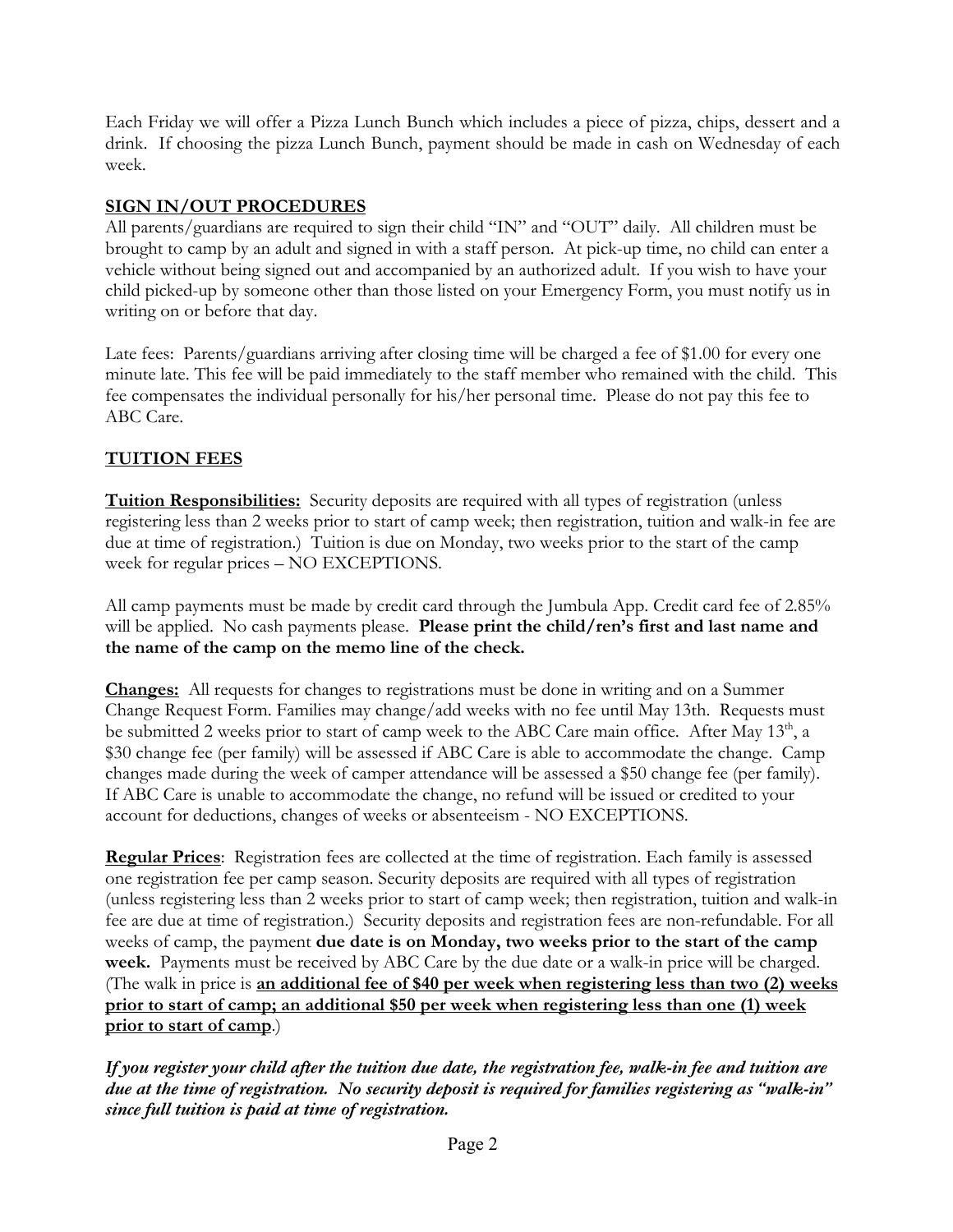**Walk-In Prices:** Camp registration or payment not received by two weeks prior to the start of the camp week will be charged an additional \$40.00 per registered camp week. Camp registration or payment not received by one week prior to the start of the camp week will be charged an additional \$50.00 per registered camp week. **ABC Care may not have space for "walk-in children" and we cannot guarantee camp for "walk-in children".**

#### **ITEMS REQUIRED DAILY**

Each child should bring the following with **his/her name written somewhere on the item**. Staff will allow opportunities throughout the day for application of sunscreen lotion.

- 
- ® **Closed toe shoes** ® **Labeled Sunscreen**
- ® **Swim Suit on swim days** ® **Towel on swim days & water play**
	-
- ® **Wear ABC T-Shirt on field-trip day** ® **Water Bottle (to be refilled repeatedly at Camp with water provided)**

ABC Care, Inc. is not responsible for lost or stolen items.

#### **CAMP ACTIVITIES**

ABC Care offers paddle boats as an activity at select camps. All necessary precautions will be taken including, but not limited to: supervised in 1:3 ratio, lifeguard (s) on duty, life vests. ABC Care offers swimming at a pool as an activity at all camps. All necessary precautions will be taken including, but not limited to: supervised in 1:10 ratio, lifeguard (s) on duty, life vests (parent provided). ABC Care offers bicycle riding as an activity at select camps. All necessary precautions will be taken including, but not limited to: supervised in 1:10 ratio, bike helmets (parent provided) required to be worn at all times and remain in a designated area.

#### **SWIM LESSONS**

Initial swim level is determined the first week of camp by ABC Care lifeguards/swim instructors. Swim lessons are given in a 30 minute group lesson (max 10 children per group). Each week campers will work on basic techniques from their swim level (levels 1-7). Campers will take a weekly swim test to determine if they have mastered the necessary skills to move to the next level. Families will receive a weekly report from the swim instructor detailing their progress.

#### **FIELD TRIPS**

Each week we will be offering field trips. A bus company will be used to transport the children. The transportation authorization form included in registration packet will be used for any and all transportation.

#### **CODE RED DAYS**

On code red days, strenuous activity will be reduced, activities will be rotated to indoor / outdoor / shade, and we will increase water breaks. Please remember to dress children in lightweight, light colored clothing.

#### **HAND HELD ELECTRONIC DEVICES**

Hand held electronic devices (games, mp3 players, I-pods, and Readers/Tablets, phones, etc.) will be allowed from the times of 7am-8:30am and from 4:30pm-6:15pm. Games are to be rated E10 or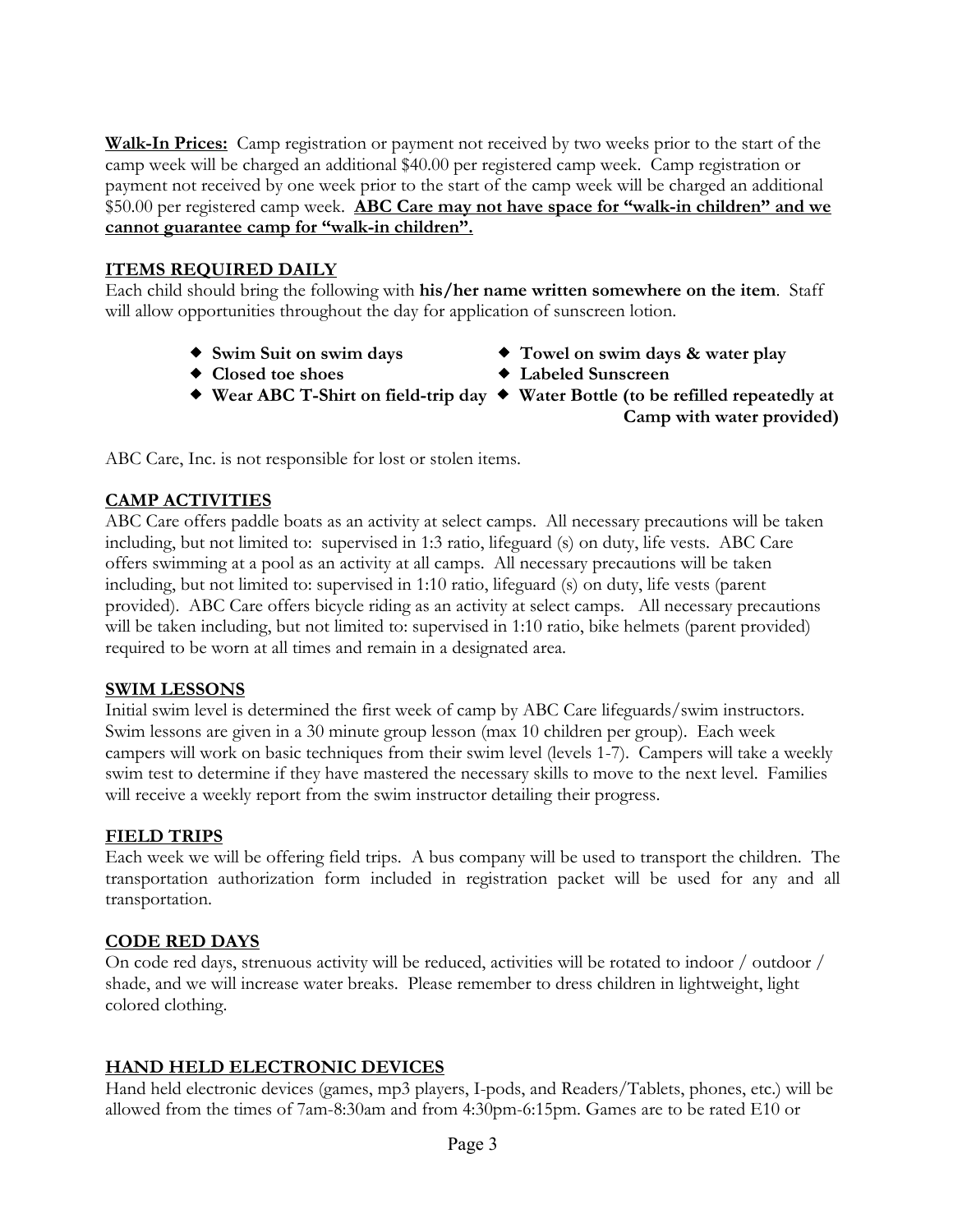lower. Readers or tablets may only be used for reading and may not access the internet at any time during its use. ABC Care will store the electronic devices in a safe area (after 8:30 am). ABC Care will not assume liability for lost or broken electronic devices. Smart phones/Android/I-Phones may only be used for game play. If a phone is brought to camp, children may not use it for texting or phone calls and the Director will place it in a safe area (after 8:30 am). ABC Care will not assume liability for lost or broken cell phones. It is strongly recommended that phones not be brought to camps.

# **BEHAVIORAL MANAGEMENT PLAN**

ABC Care, Inc. summer camps have instituted a behavioral management plan (procedures regarding inappropriate behavior) in an effort to inform families and their children of behaviors which are not permissible at our summer camps. A copy of our behavioral management plan is included in this manual for your review.

Behavioral problems will be handled by the camp's Director and camp counselors through verbal warnings, "cool down time", Problem Solving Sheets and Incident Reports. Both the Problem Solving Sheets and Incident Reports must be reviewed with the parent and the parent is required to sign.

# **PARENT COMMUNICATIONS**

Two (2) Incident Reports within a one (1) week period constitutes a parent conference to be held within one (1) week of the last Incident Report. These parent communications will be held at the convenience of the Director at the child's ABC Summer Camp or at the main office located at 2815 Patapsco Road, Finksburg, MD 21048

# **PROCEDURES REGARDING INAPPROPRIATE BEHAVIOR**

A child who is involved in any type of behavior that is determined by the Camp Director and Manager of ABC Care, Inc. to be conduct unacceptable for a child attending an ABC Care Summer Camp Program can be suspended or expelled. The Senior Manager or Executive Director has the authority to determine the length of the suspension or expulsion, which can range from one (1) to five (5) days.

ABC Care Inc. reserves the right to employ the following procedures in dealing with instances of inappropriate behavior:

- 1. The Camp Director of the camp may confiscate inappropriate and/or objectionable materials and/or objects that may be used for inappropriate behavior.
- 2. The Camp Director of the camp, with the Manager's guidance, reserves the right to determine the degree of punishment (i.e. Incident Reports, suspension, expulsion)
- 3. The Executive Director or Senior Manager has the right to request full payment for total replacement and/or monetary reimbursement for repairs and/or replacement of broken/destroyed objects resulting from a deliberate or accidental breakage. This includes and is not limited to center equipment, school items, and children/staff personal belongings.
- 4. Field trips are a privilege. The Camp Director of the camp reserves the right to withhold a child from attending a field trip.
- 5. The Camp Director of the camp reserves the right to request that a child's parent accompany him/her while attending a field trip.